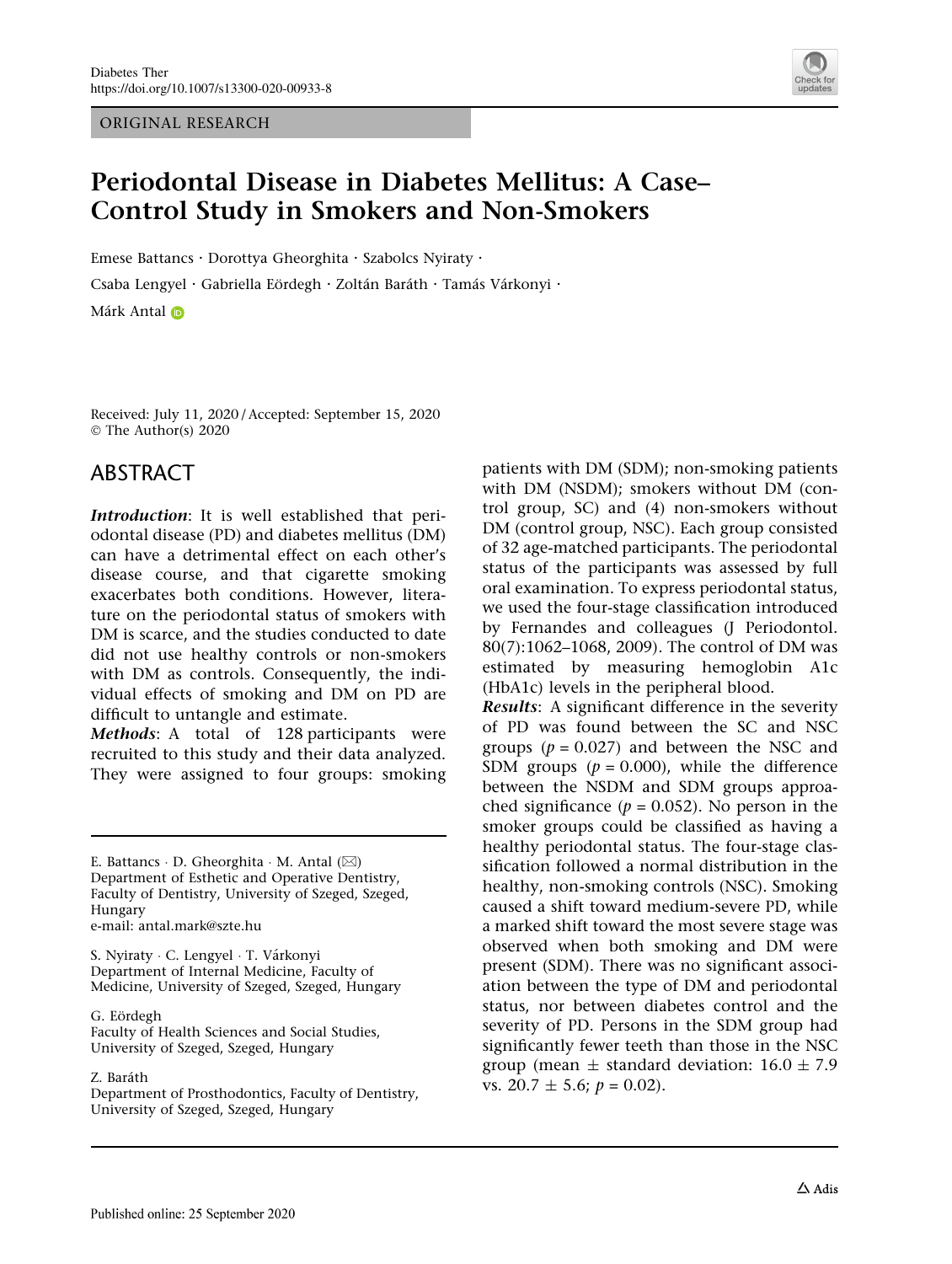Conclusion: Smoking damages the periodontium of even healthy individuals, but the damage is multiplied in a smoker who has DM, even though the effect of DM alone on periodontium health is relatively mild. Our results suggest a synergy between DM and smoking in terms of damage to the periodontal tissues, but the limited sample size of this study does not allow any hard conclusion to be drawn.

Keywords: Comorbidity; Inflammation; Periodontal diseases; Smoking; Type 1 diabetes mellitus; Type 2 diabetes mellitus

### Key Summary Points

### Why carry out this study?

Periodontal disease (PD) and diabetes mellitus (DM) are known to detrimentally affect each other's disease course, and cigarette smoking independently exacerbates both conditions.

Existing literature on the periodontal status of patients with DM who smoke is scarce, and studies conducted to date did not use healthy controls or non-smoking patients with DM as controls; consequently, the individual effects of smoking and DM on PD are difficult to estimate.

We hypothesized that the periodontal status of patients with DM with no smoking history would be significantly poorer than that of healthy non-smoking controls, and that periodontal status in the former would be further exacerbated by smoking.

### What was learned from the study?

The periodontal status of 128 participants categorized into four groups, namely smoking patients with DM (SDM), nonsmoking patients with DM (NSDM), (3) smokers without DM (control group, SC) and non-smokers without DM (control group, NSC), was assessed.

A significant difference in severity of PD was found between the SC and NSC  $(p = 0.027)$  groups and between the NSC and SDM ( $p = 0.000$ ) groups, while the difference between the NSDM and SDM groups was nearly significant ( $p = 0.052$ ). In the smoker groups, no one could be classified as having a healthy periodontal status.

In this study, smoking caused a shift toward medium-severe PD, while a marked shift toward the most severe stage was observed when smoking was combined with DM.

## DIGITAL FEATURES

To view digital features for this article go to [https://doi.org/10.6084/m9.figshare.12957311.](https://doi.org/10.6084/m9.figshare.12957311)

## INTRODUCTION

Studies have established that periodontal status and systemic diseases have an effect on each other [[1](#page-10-0)]. The most studied interactions are those between periodontal disease (PD) and cardiovascular conditions [[2\]](#page-10-0), rheumatoid arthritis [[3–5](#page-10-0)] and diabetes [\[6–8](#page-10-0)], but relationships between PD and hypertension [[8](#page-10-0)], osteoporosis [[9](#page-11-0)], psoriasis [\[10,](#page-11-0) [11](#page-11-0)] pulmonary diseases [\[12\]](#page-11-0), pregnancy and perinatal complications [\[13–15](#page-11-0)] have also been shown.

PD is a chronic, destructive oral condition characterized by infection-related inflammation of the tooth-supporting tissues, leading to bone destruction and tooth loss [[16](#page-11-0)]. Excessive inflammation of the periodontal tissues (periodontitis) is the hallmark feature of PD. In PD, bacteria in the oral biofilm interfere with the body's defense mechanisms, activating the immune system which in turn results in inflammation and the immune response [\[17,](#page-11-0) [18](#page-11-0)]. The levels of C-reactive protein, prostaglandin  $E_2$  interleukin-1beta, and tumor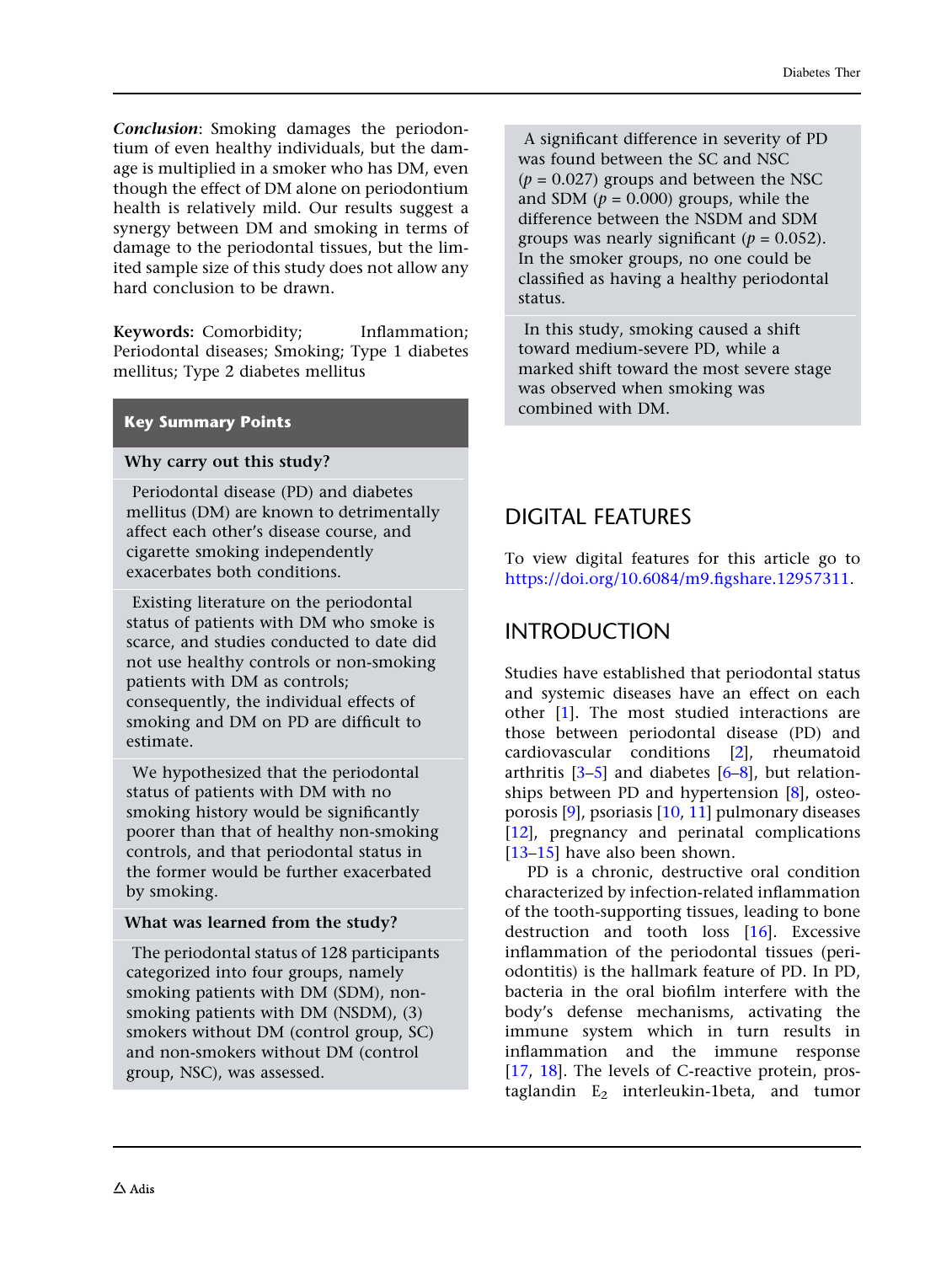necrosis factor alpha increase in PD [\[19\]](#page-11-0). A similar increase in the presence and concentration of these inflammatory mediators has also been observed in persons with diabetes mellitus (DM) [[20](#page-11-0), [21\]](#page-11-0).

In type 1 diabetes (T1D), the pancreas is unable to produce (enough) insulin, whereas type 2 diabetes (T2D) is characterized by insulin resistance often combined with a relatively low level of insulin secretion. According to the World Health Organization, the prevalence of DM worldwide in 2014 was 8.5% [\[22\]](#page-11-0). DM has several known complications, including retinopathy, nephropathy, neuropathy, macrovascular abnormalities, prolonged wound healing and PD [\[23\]](#page-11-0). The increasing number of recent studies that have focused on examining the relationship between DM and PD testified to a definite surge in scientific interest [\[24–26\]](#page-11-0). Given that certain cytokines and other inflammatory mediators are involved in both diseases, DM and PD appear to have a mutually detrimental effect on each other. A strong correlation was found between PD and DM [[27–29\]](#page-11-0), as well as between PD and the metabolic control of DM both in T1D and T2D [\[30–](#page-11-0)[36](#page-12-0)]. According to some authors, this relationship is two-way [\[37–39\]](#page-12-0), which has led to the notion that periodontal therapy may influence DM outcomes [\[40](#page-12-0), [41\]](#page-12-0). In support of this, a positive effect of periodontal therapy on DM outcomes has been observed in various studies [[41–44\]](#page-12-0).

Smoking is a harmful and addictive habit which, in addition to being an addiction, gives rise to or exacerbates various pathological conditions [[45–48](#page-12-0)], including DM and PD. Obradovic and co-workers studied smokers and nonsmokers with T1D or T2D who also had PD and found that smoking had an adverse effect on the periodontal status of these patients. An obvious weakness of that study was that only patients with PD were enrolled in the study and, consequently, no comparison was made with healthy controls [\[49\]](#page-12-0). Gupta and colleagues investigated the relationship between T2D and smoking in patients with PD and observed that the periodontal status of these patients with PD was significantly worse in the group of smokers with DM than in the group of non-smokers with T2D [[50](#page-12-0)]. Obrak and co-workers found that the periodontal status of non-smokers with T2D with and PD was better than that of their smoking counterparts [[51](#page-12-0)], while Javed and coworkers found that both DM and smoking had a detrimental effect on the periodontal status of patients [[52\]](#page-12-0). These studies draw a hypothetical picture in which DM damages the integrity of the periodontium and smoking likely boosts this effect. Unfortunately, none of these aforementioned studies used healthy controls, so their results cannot be regarded as strong evidence supporting the hypothesis they set up to test. It should also be noted that the relationship between smoking and periodontal status has not yet been investigated and compared to healthy controls in patients with T1D or T2D who have good periodontal health. The aim of this study was to fill the gaps in the literature by examining the relationship between smoking and periodontal status in both patients with DM (T1D or T2D) and healthy controls.

Our research group has been investigating the relationship between various systemic diseases for a decade, including systemic conditions such as psoriasis and rheumatoid arthritis, and we are especially interested in the additional effect of smoking [[25](#page-11-0)]. In 2014, we first proposed that smoking may act as a permissive factor of PD in patients with psoriasis [[11](#page-11-0)], and we subsequently demonstrated something similar in rheumatoid arthritis [[53](#page-12-0)]. In the exploratory study reported here, we hypothesized that (1) the periodontal status of patients with DM with no smoking history would be significantly poorer than that of healthy nonsmoking controls, and (2) this effect would be exacerbated by smoking. The specific question we sought an answer to was whether PD occurs more often and in a more serious form in smokers with DM than in non-smokers with DM. Thus, the aim of the this study was to find evidence for or against the permissive/boosting effect of smoking on periodontal destruction in patients with DM. The effect of various subfactors (such as the type of DM and the success of blood glucose control) was also considered.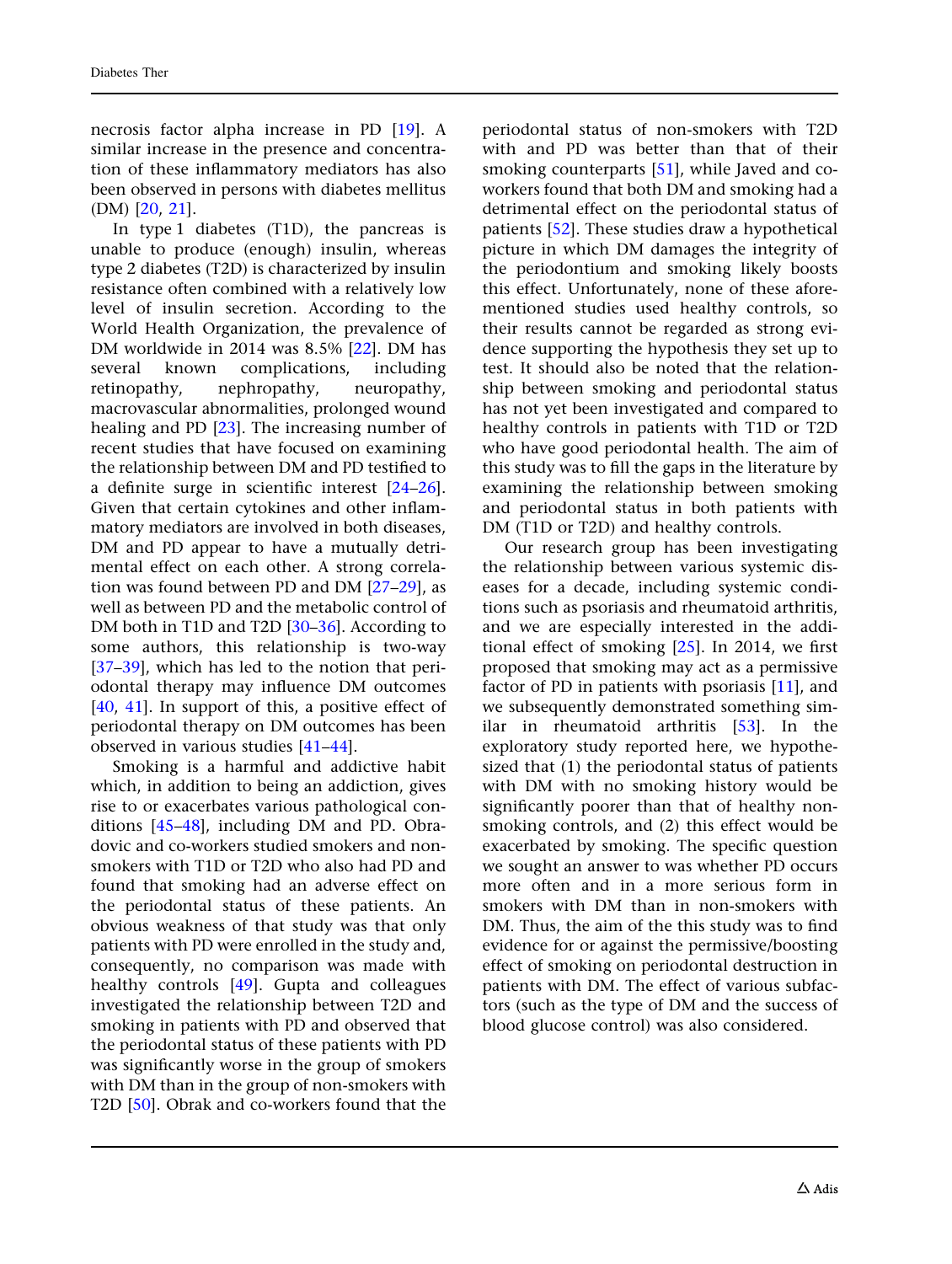| Descriptive statistic of the patient and control groups | Diabetes patient groups | Control groups     |  |
|---------------------------------------------------------|-------------------------|--------------------|--|
| Age (years)                                             |                         |                    |  |
| Smoker subsample                                        | $54.5 \pm 13.4$         | $54.0 \pm 13.6$    |  |
| Non-smoker subsample                                    | $54.3 \pm 13.9$         | $54.5 \pm 13.9$    |  |
| Sex ratio                                               |                         |                    |  |
| Non-smoker subsample                                    | 18F:14 M (56%:44%)      | 20F:12 M (62%:38%) |  |
| Smoker subsample                                        | 18F:14 M (56%:44%)      | 22F:10 M (69%:31%) |  |
| CAL (mm)                                                |                         |                    |  |
| Smoker subsample                                        | $2.94 \pm 1.60$         | $2.51 \pm 1.32$    |  |
| Non-smoker subsample                                    | $2.83 \pm 1.51$         | $2.50 \pm 1.24$    |  |
| $PPD$ (mm)                                              |                         |                    |  |
| Smoker subsample                                        | $2.60 \pm 1.25$         | $2.27 \pm 1.06$    |  |
| Non-smoker subsample                                    | $2.71 \pm 1.28$         | $2.30 \pm 0.98$    |  |
| Number of teeth                                         |                         |                    |  |
| Smoker subsample                                        | $16 \pm 8.0$            | $19.2 \pm 7.5$     |  |
| Non-smoker subsample                                    | $18 \pm 7.9$            | $20.7 \pm 5.7$     |  |
| T1D subsample                                           | $22 \pm 6.5$            | <b>NA</b>          |  |
| T2D subsample                                           | $16.2 \pm 7.7$          | NA                 |  |

<span id="page-3-0"></span>Table 1 Descriptive statistics of the patient and control groups

Values in table are presented as the mean  $\pm$  standard deviation (SD) or as frequencies (number of observations with the percentage in parenthesis)

 $CAL$  Clinical attachment level (distance between the cemento-enamel junction and the bottom of the pocket),  $F$  female,  $M$ male, PPD probing pocket depth (distance between the marginal gingiva and the bottom of the periodontal pocket), T1D/ T2D type 1/type 2 diabetes

## METHODS

### Patients

Patients with DM were recruited form the Department of Internal Medicine of the University of Szeged, Faculty of Medicine, Szeged, Hungary, and healthy controls were recruited from the Csongrád County Pulmonary Screening Station, Szeged, Hungary in 2018–2019. Before enrollment, all participants had been informed about the study. Participation was voluntary, and written informed consent was obtained from each participant. The protocol of the study conformed in all respects to the tenets of the Declaration of Helsinki of 1964, and its later amendments, and the study was approved by the Regional Research Ethics Committee for Medical Research at the University of Szeged, Hungary (144/2014-B/001, accepted 2014, modified in 2019).

A total of 128 participants were enrolled in the study. These participants were assigned to four groups: (1) smoking patients with DM (SDM); (2) non-smoking patients with DM (NSDM); (3) smokers without DM (control group, SC) and (4) non-smokers without DM (control group, NSC). Each group consisted of 32, age-matched participants. Gender matching was also possible in most cases, but females were over-represented in both the patient and the control groups. Detailed descriptions of the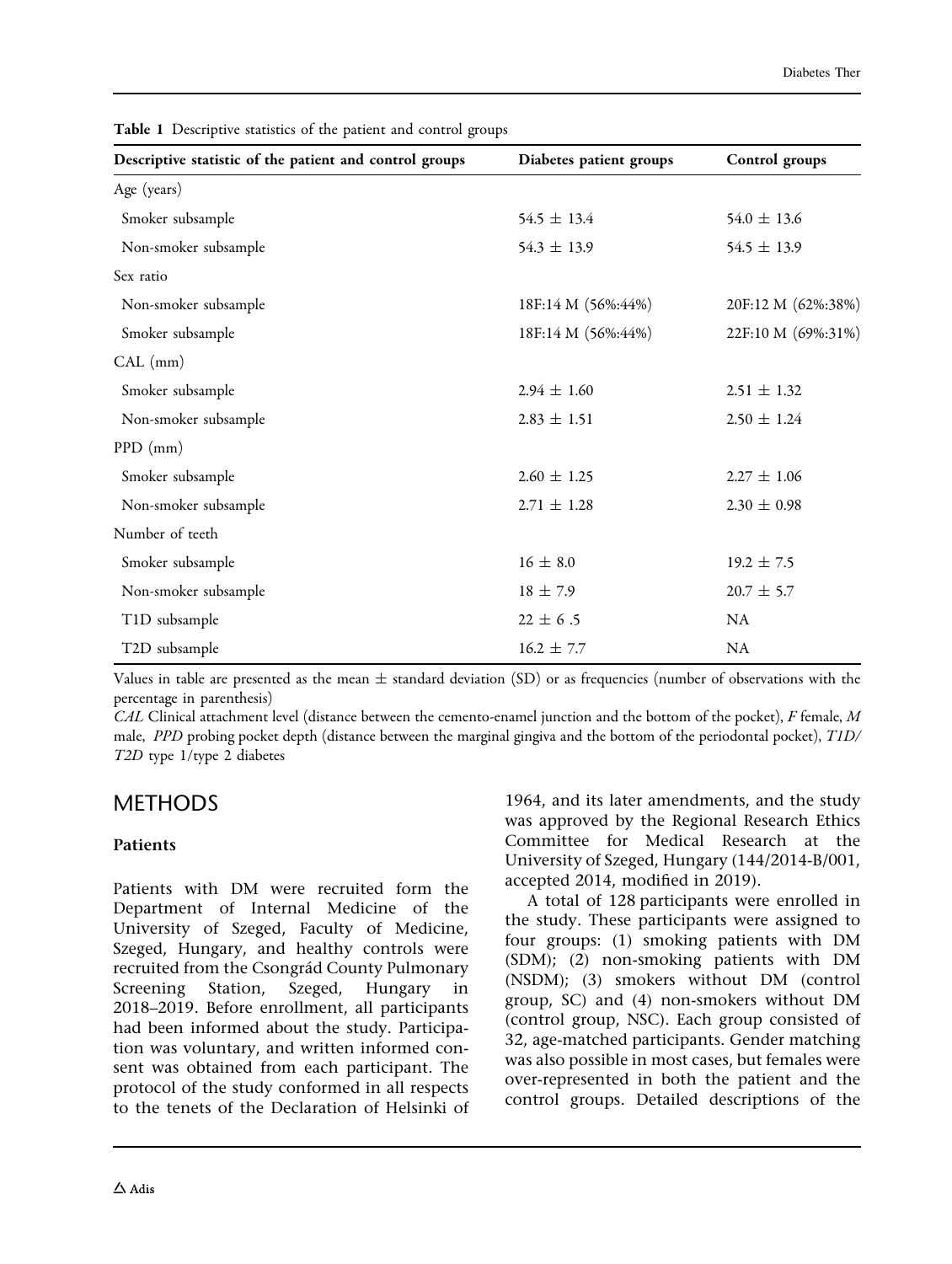| Disease duration,<br>complications and co-<br>morbidities | Smokers<br>with<br>diabetes | Non-smokers<br>with diabetes |
|-----------------------------------------------------------|-----------------------------|------------------------------|
| Duration of disease (years)                               | 18.56<br>±7.8               | 18.72<br>$\pm 10.03$         |
| T1D                                                       | 10 (31.3%)                  | 12 (37.5%)                   |
| T2D                                                       | 22 (68.8%)                  | 20 (62.5%)                   |
| Diabetic nephropathy                                      | 8(25%)                      | 11 (34.4%)                   |
| Diabetic retinopathy                                      | $3(9.4\%)$                  | 12 (37.5%)                   |
| Diabetic polyneuropathy                                   | 10 (31.3%)                  | 15 (46.9%)                   |
| Chronic obstructive<br>pulmonary disease                  | $2(6.3\%)$                  | $3(9.4\%)$                   |
| Asthma                                                    | $2(6.3\%)$                  | $2(6.3\%)$                   |

Table 2 Disease duration, complications and co-morbidities among patients with diabetes

Values in table are presented as the mean  $\pm$  SD or as frequencies (number of observations with the percentage in parenthesis)

group characteristics are given in Tables [1](#page-3-0) and 2. Patients with T1D or T2D were included in the study. Participants in the control group were free of any systemic disease. Patients in the DM groups were compared to age- and gender-matched controls.

The exclusion criteria for all groups were determined based on relevant literature and included obesity (body mass index  $\geq 30$  kg/m<sup>2</sup>), excessive alcohol consumption, drug abuse, rheumatoid arthritis and diseases causing neutropenia and local or systemic inflammatory conditions (other than DM) [[54\]](#page-12-0). Poor oral hygiene, defined as a Simplified Oral Health Index (OHI-S) score  $> 3$  [\[55\]](#page-12-0) was also an exclusion criterion. Pregnant women, patients receiving cancer therapy, toothless patients or patients with  $<$  3 teeth, patients with a serum creatinine level  $\geq 1.6$  mg/dL and patients with hemoglobinopathy or any other type of hemorrhagic disorder were excluded from the study. Patients in need of antibiotic prophylaxis for any reason or who had received antibiotics within 2 weeks prior to study initiation were also excluded, as were individuals wearing orthodontic braces. Demographic and tobacco use data were collected by means of a questionnaire. A smoker was defined as a person who reported smoking at least two cigarettes for an uninterrupted period of 1 year prior to study initiation. A non-smoker was defined as a person with no self-reported tobacco use for 30 years prior to study initiation. Former smokers were not included in the sample as the category is rather vague (especially when talking about self-reported tobacco use); in addition, the relatively limited sample size would not have allowed a meaningful analysis of an additional category. Smokers in both patient and control groups were comparable in terms of smoking history expressed in pack-years (mean ± standard deviation [SD] pack-years: patients  $17.19 \pm 15.81$ , controls  $16.47 \pm 13.70$ ). Medical information on both controls and patients with DM was extracted from patient files and hospital records.

The required sample size was calculated with G\*Power version 3.1. 5. (University of Kiel, Kiel, Germany), a software program designed especially for statistical power and sample size computation [[56](#page-12-0)]. The software allows the computation of achieved statistical power (posthoc) and required sample size (a priori). As mostly categorical variables were to be analyzed, a priori sample size estimation was performed for crosstabs/chi square/contingency tables, with the following input parameters: effect size (w): 0.3;  $\alpha$ : 0.05; power (1 –  $\beta$ ): 0.82; df: 3. Required sample size was calculated to be  $n = 128$  (for four groups: DM smoker/DM nonsmoker; control smoker/control non-smoker). It should be noted that the study was powered for the hypothesis tests defined in the section "Statistical Analysis"; more complicated analyses (e.g. regression analyses with multiple predictor variables) were not possible with this sample size. Consequently, this study must be regarded as exploratory in nature.

#### Parameters Studied

Control of diabetes was estimated by measuring hemoglobin A1c (HbA1c) levels in the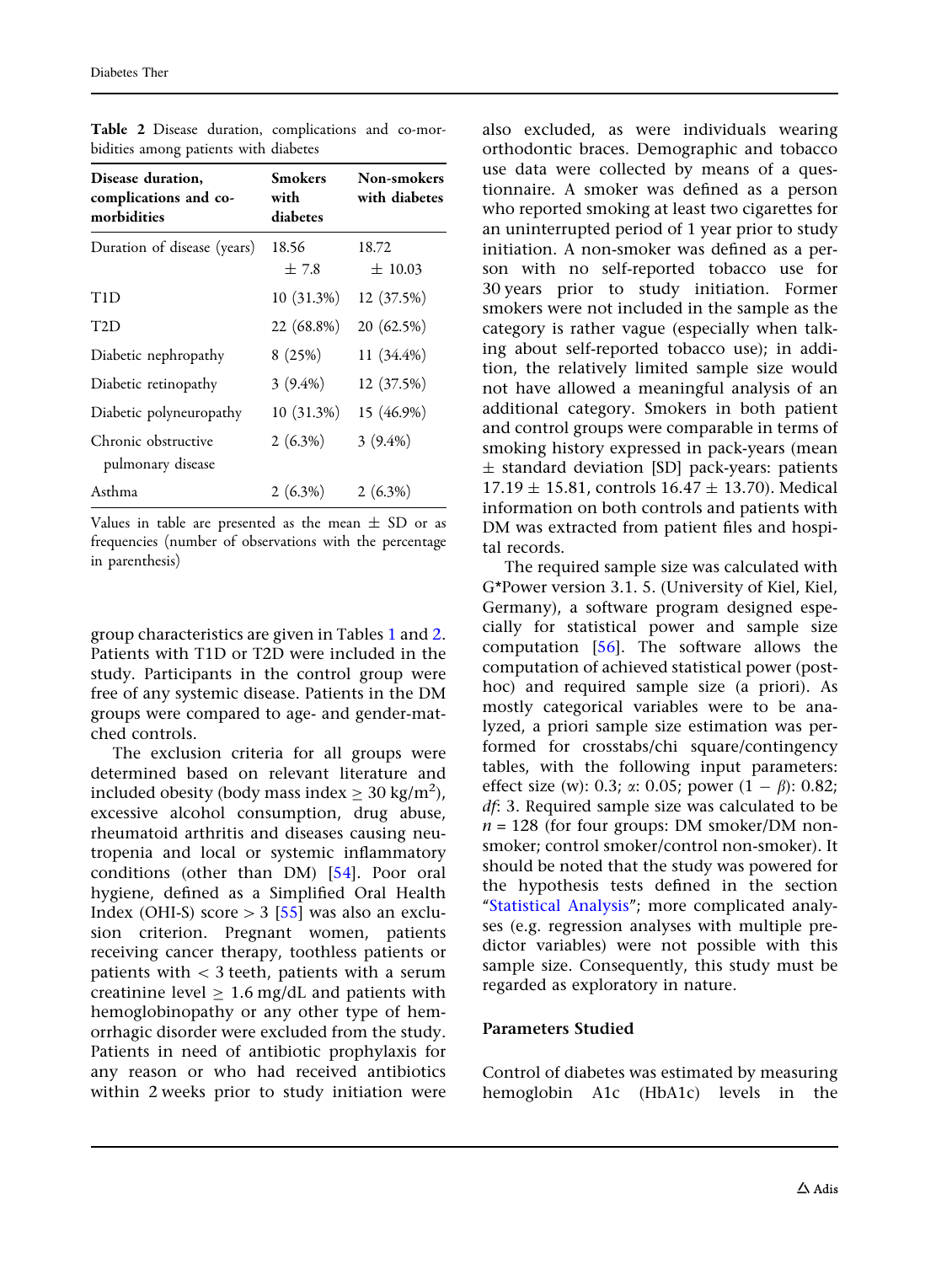| Study groups <sup>a</sup> | Fernandes et al. classification of PD [16] |          |             |           |  |  |  |
|---------------------------|--------------------------------------------|----------|-------------|-----------|--|--|--|
|                           | Healthy periodontal status                 | Early PD | Moderate PD | Severe PD |  |  |  |
| <b>NSC</b>                | 4(12%)                                     | 11(34%)  | 12 (37%)    | 5(16%)    |  |  |  |
| SC                        | $0(0.0\%)$                                 | 3(9%)    | 19 (59%)    | 10(31%)   |  |  |  |
| <b>NSDM</b>               | 2(6%)                                      | 2(6%)    | 19 (59%)    | 9(28%)    |  |  |  |
| <b>SDM</b>                | $0(0\%)$                                   | 1(3%)    | 11(34%)     | 20 (63%)  |  |  |  |

<span id="page-5-0"></span>Table 3 Severity of periodontal disease by study group

Values in table are presented as the frequency (number with percentage in parentheses)

PD Periodontal disease<br><sup>a</sup> Study groups categorized by periodontal disease: SDM, smoking patients with DM; NSDM, non-smoking patients with DM; SC, smokers without DM (control group); NSC, non-smokers without DM (control group)

peripheral blood [[57](#page-13-0)]. Diabetes was considered to be well controlled at HbA1c  $<$  7%, moderately controlled at HbA1c  $> 7.01$  and  $< 8.5\%$ and poorly controlled at  $HbA1c > 8.5%$ .

The periodontal status of the patients was assessed by full oral examination, where probing pocket depth (PPD; distance between the marginal gingiva and the bottom of the periodontal pocket, in millimeters), bleeding on probing (BOP; bleeding that is induced by gentle manipulation of the tissue at the depth of the gingival sulcus with a periodontal probe), clinical attachment loss (CAL; distance between the cemento-enamel junction and the bottom of the pocket, in millimeters) and the amount of plaque were evaluated. PPD, BOP, CAL and the amount of plaque was measured at six locations per tooth (mesiobuccally, buccally, distobuccally, distolingually, lingually and mesiolingually), with the exception of the wisdom teeth (which were not evaluated in this study). Williams probes (Hu-Friedy Manufacturing Co. Chicago, IL, USA) were used  $[58]$  $[58]$  $[58]$ . Assessment of the clinical severity of PD is still a matter of debate, and several assessment methods are described in the literature for various purposes, from clinical use to epidemiological work [\[59](#page-13-0)]. In this study, we used the classification introduced by Fernandes et al.  $[16]$  $[16]$ : (1) the participant is considered to have a healthy periodontal status if no CAL or BOP can be detected; (2) early PD is defined as  $CAL > 1$  mm at  $\geq$  2 teeth; (3) moderate PD is defined as CAL

 $\geq$  4 mm at 3 locations and PPD  $\geq$  3 mm in at least 2 locations; (4) severe PD is defined as CAL  $\geq$  6 mm at  $\geq$  2 teeth and PPD  $\geq$  5 mm at  $\geq$ 1 location. To characterize the groups in more detail, we calculated and recorded PPD and CAL separately for each participant, as recommended in other studies [[60](#page-13-0), [61\]](#page-13-0).

### Statistical Analysis

Statistical analyses were performed in SPSS version 21.0 statistical software (IBM Corp., Armonk, NY, USA). Continuous variables were described as means  $\pm$  SD, and categorical variables were characterized as frequencies. For hypothesis testing, one-way analysis of variance (ANOVA; with Tukey's post-hoc test) or Kruskal–Wallis ANOVA (with Mann–Whitney U tests for the pairwise comparisons) were used, depending on whether the normality and homogeneity assumptions were fulfilled. To test the association between categorical variables, we used the chi-square test. If a significant association was found, the dataset was further analyzed with Kruskal–Wallis ANOVA (with Mann–Whitney U tests for the pairwise comparisons). The general limit of significance was set at  $p = 0.05$ , but it was corrected for multiple comparisons with the Bonferroni correction where necessary.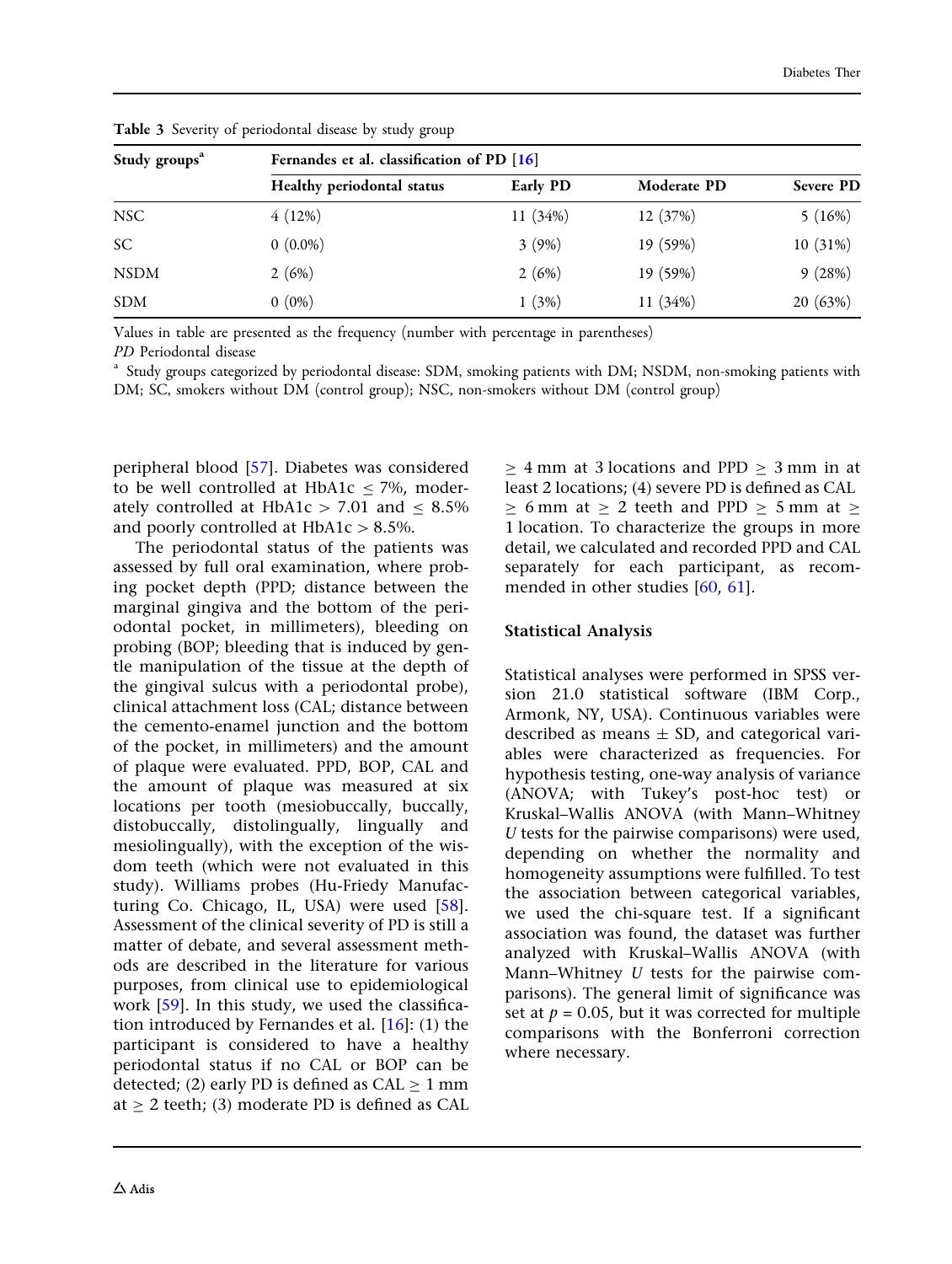<span id="page-6-0"></span>



Fig. 1 Distribution of severity stages of periodontal disease across groups (Fernandes et al. classification of PD [[16\]](#page-11-0)). Note that while the severity stages follow a normal distribution in healthy, non-smoking controls, smoking causes a definite shift to the right, and when smoking is

combined with diabetes, an extreme shift to the right can be observed. SDM Smoking patients with DM, NSDM non-smoking patients with DM, SC smokers without DM (control group), NSC non-smokers without DM (control group)

|  |  | Table 4 Severity of periodontal disease by glycemic control as assessed by hemoglobin A1c status |  |  |  |  |  |  |  |
|--|--|--------------------------------------------------------------------------------------------------|--|--|--|--|--|--|--|
|--|--|--------------------------------------------------------------------------------------------------|--|--|--|--|--|--|--|

| HbA1c status <sup>a</sup> | Healthy periodontal status | <b>Early PD</b> | Moderate PD | Severe PD  |
|---------------------------|----------------------------|-----------------|-------------|------------|
| WC                        | $(6.3\%)$                  | $0(0.0\%)$      | $9(56.3\%)$ | 6(37.5%)   |
| MC                        | $01(4.0\%)$                | $2(8.0\%)$      | 12 (48.0%)  | 10 (40.0%) |
| PC                        | $0(0.0\%)$                 | $1(4.3\%)$      | $9(39.1\%)$ | 13 (56.5%) |

Values in table are presented as the frequency (number with percentage in parentheses)

<sup>a</sup> Hemoglobin A1c (HbA1c) status: WC (well-controlled): HbA1c  $\leq$  7%; MC (moderately controlled): HbA1c  $>$ 7.01%, $\leq$  8.5%; PC (poorly controlled): HbA1c  $> 8.5$ %

## RESULTS

### Periodontal Status by Group

Group membership was significantly associated with the severity of PD ( $\chi^2$  = 36.910,  $p$  = 0.000; see also Table [3](#page-5-0)). Subsequent analysis of the data using Kruskal–Wallis ANOVA revealed significant variance across the four groups in terms of severity of PD ( $H(3) = 25.659$ ,  $p = 0.000$ ). The pairwise comparisons showed a significant difference in severity of PD between the SC and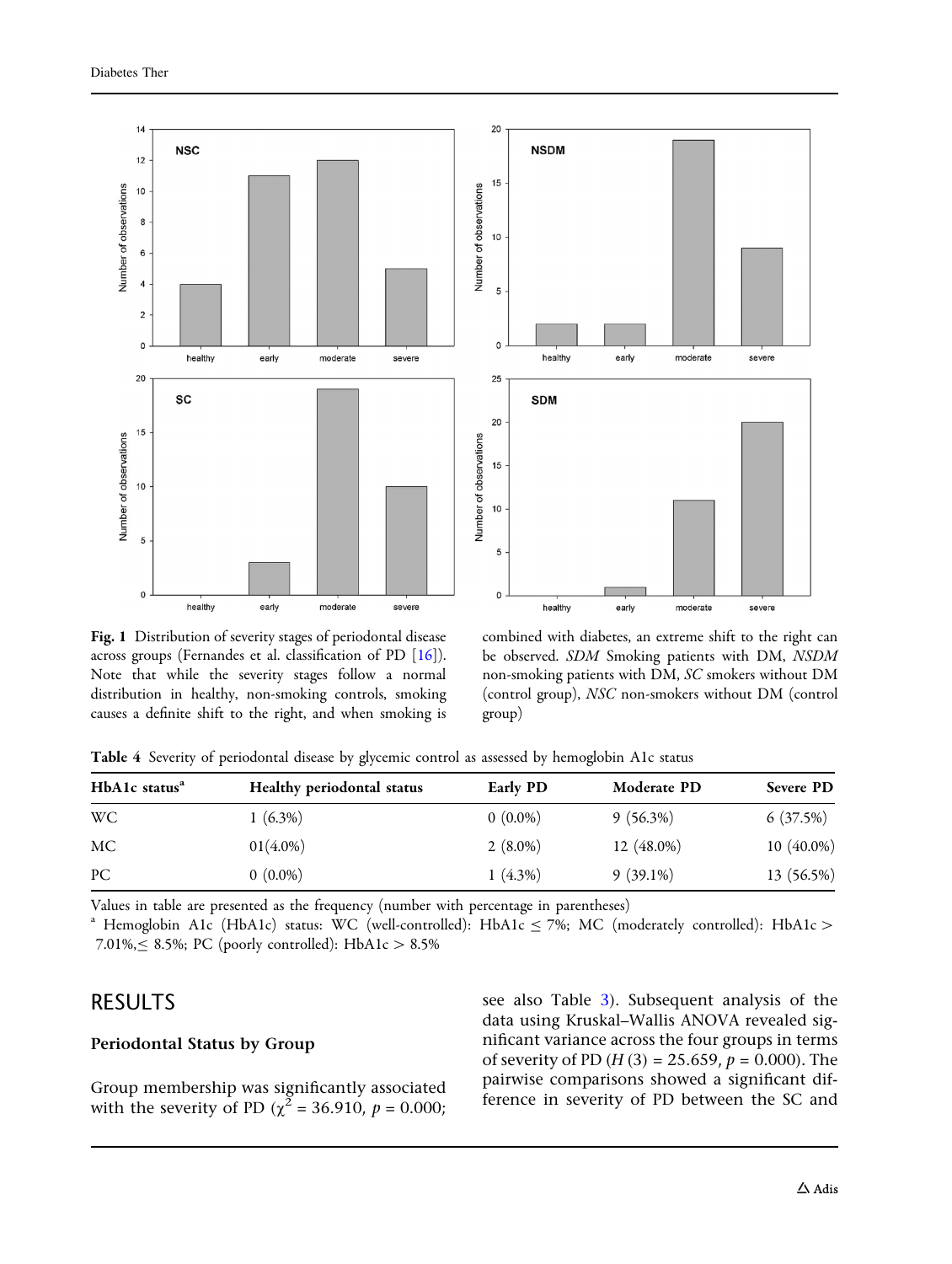NSC groups ( $p = 0.027$ ) and between the NSC and SDM groups  $(p = 0.000)$ ; the difference between the NSDM and SDM groups was nearly significant ( $p = 0.052$ ). Of note is that no one in the two smoker groups was classified as having good periodontal health. As shown in Table [3](#page-5-0), the significant between-group differences most probably were due to differences in the frequency of the severe stage of PD across the groups, with the lowest frequency of severe PD found among those in the NSC group (15.6%), followed in increasing order of frequency among those in the NSDM group (28.1%) and SC group (31.3%), peaking in the SDM group (62.5%). The other stages of PD did not show such notable between-group differences (apart from the already mentioned healthy stage, but the frequency of this stage was quite low in all groups). It is remarkable that while the stages of PD followed a normal distribution in the healthy, non-smoking controls, smoking seemed to cause a shift toward the middle of the severity spectrum, and when smoking was combined with DM, a marked shift toward the most severe stage was observed (Fig. [1\)](#page-6-0).

### Diabetes Type, Glycemic Control and Periodontal Status

There was no significant association between the type of diabetes (T1D or T2D) and periodontal status ( $\chi^2$  = 6.190,  $p$  = 0.103), and the distribution of the four stages of periodontal status was almost the same in these two diabetic subgroups, with the exception that severe PD was 17.5% more frequent in the T2D subgroup than in the T1D subgroup. However, T2D was over-represented in the study sample  $(n_{\text{true2}})$  $= 42$  vs.  $n_{\text{twoe1}} = 22$ , so the validity of this observation cannot be established with safety. There was also no significant association between diabetes control and the severity of PD  $(\chi^2 = 15.503, p = 0.078)$ , but the results of the analysis suggest that the frequency of the severe stage increased with the worsening of diabetes control  $(n_{well} \quad \text{controlled} = 6; \quad n_{moderate} = 10;$  $n_{\text{mpoorly controlled}} = 13$ ; see Table [4](#page-6-0)).

### Number of Teeth

Pairwise comparisons (Tukey's HSD [honestly significant difference] test) indicated that patients in the SDM group had significantly fewer teeth (mean  $\pm$  SD: 16.0  $\pm$  7.9) than subjects in the NSC group (20.7  $\pm$  5.6) at  $p = 0.02$ . No other comparison returned a significant result. There was stepwise difference in the mean number of teeth between groups, with patients in the SDM group having the lowest mean number of teeth and subjects in the NSC group having the highest (see also Table [1](#page-3-0)). In terms of the number of teeth by DM type, patients with T1D had significantly more teeth than patients with T2D (22  $\pm$  6.5 vs. 16.2  $\pm$  7.7;  $p = 0.01$ .

## DISCUSSION

It is well established in the literature that smoking is a major risk factor for developing and aggravating DM and its complications. This is especially true for T2D, the most common form of DM worldwide [\[62,](#page-13-0) [63\]](#page-13-0). It is also known that PD is a frequent sequela of diabetes, so much so that Harald Löe termed it "the sixth complication of diabetes mellitus'' [[23](#page-11-0)]. In this study we sougth to answer the question ''what effect does smoking have on this specific complication'' by analyzing the periodontal status of both smoking and non-smoking patients with DM.

The results are clear in the sense that that while periodontal status followed a normal distribution in healthy, non-smoking controls, smoking caused a shift toward the middle of the PD spectrum, and when smoking was combined with diabetes, a marked shift toward the most severe stage was seen. This result was expected, as it is known that smoking damages the periodontal tissues even in otherwise healthy persons and has a detrimental effect on the progression of PD [[64](#page-13-0)]. We considered it therefore safe to hypothesize that smoking would turn out to be even more detrimental when the primary disease, itself known to have the ability to initiate (and probably aggravate) PD, is present. Within the limits of the present study, we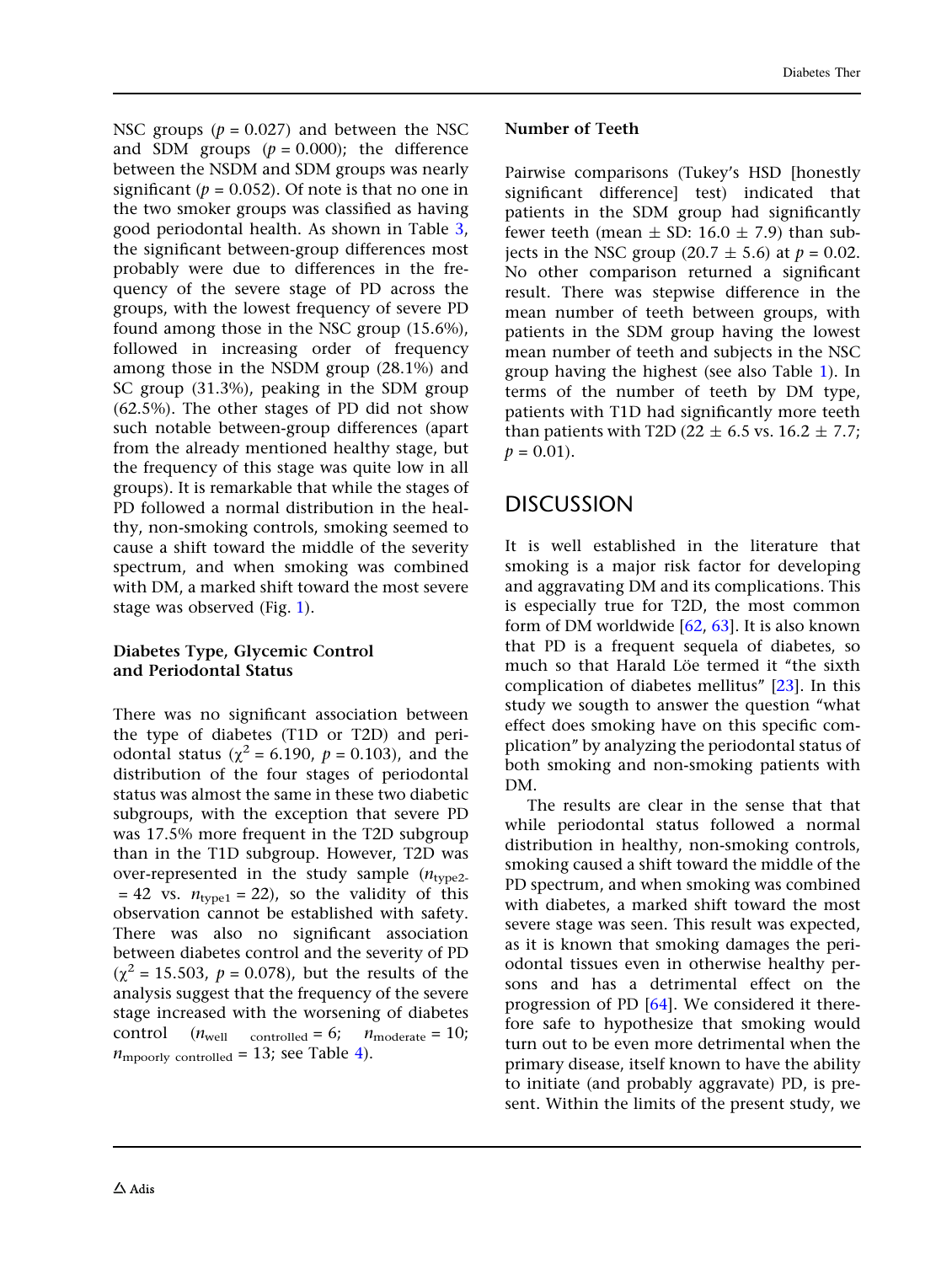believe we have verified this hypothesis. However, the data gathered in this study do not allow an explanation of how exactly DM and smoking interact to aggravate PD. As such, the results may be interpreted as evidence to support the existence of such a detrimental interaction.

We also hypothesized that the periodontal status of diabetic patients with no smoking history would be significantly poorer than that of healthy non-smoking controls. We believed that this hypothesis was logical based on the established relationship between DM and PD. However, it would appear that the results of our study fail to bear this out; for example, there was no remarkable difference between the NSC and NSDM groups (except for the early stage, but not in general). We do not believe that these results should be interpreted as evidence against the well-established relationship; rather, the explanation most likely lies in technical factors and is related to the method of assessment and the different ways in which DM and smoking exert their detrimental effect on the periodontium. Smoking, in fact, can be regarded as repeated episodes of an aggressive chemical attack against the tissues. Smoking damages the periodontal tissues in both systemic and local ways [\[64\]](#page-13-0), with smoking-induced periodontal inflammation always being the more severe type. Diabetes, on the other hand, develops over a course of time and seems to exert its effects on periodontal tissues effects more slowly and in finer, less direct ways. To give just one expressive example, the antibacterial capacity of the saliva can be downregulated in persons with DM over time, which favors the growth of periodontopathogenic bacterial species  $[65]$  $[65]$  $[65]$ . The end result is that while smoking has a rapid effect on the periodontium and maintains a high level of severe inflammation through repeated exposure of these tissues to toxic chemicals, severe stages of periodontal inflammation in DM develop later in the course of the disease and the inflammation is milder than that induced by smoking. As the classification we used measures the actual severity of the periodontal inflammatory process, it is not surprising that it cannot show the fine DM-related difference as efficiently as the

massive difference caused by smoking. Still, it should be noted that the classification does not fail to capture the effect of DM entirely: our results clearly show that when smoking is paired up with DM, the destruction of the periodontium is significantly more severe. In summary, DM has a damaging effect on the periodontium, but the clinical staging we used to assess the severity of the inflammation is less sensitive to the effects of DM. While this might be regarded as a weakness of the study, in our professional opinion the classification of Fernandes and colleagues [\[16\]](#page-11-0) is still the best available classification for study purposes, as it is easy to use and interpret and has a strong positive correspondence to the histopathology of PD.

In terms of the effect of diabetes type, our results suggest that T2D may be more damaging to the periodontium than T1D, as reflected by the mean number of teeth and the relatively higher prevalence of the most severe stage in participants with T2D. However, the sample size was not large enough for us to allow firm conclusions and, in addition, T2D was over-represented (which is realistic but not optimal for the comparison of the two types). As for the lower number of teeth in patients with T2D, it cannot be excluded that the observed tooth loss is the result of lifestyle rather than the DM itself, given that an unhealthy diet is a major risk factor for the development of T2D [[66\]](#page-13-0). We suggest that this is an interesting finding which may be worth pursuing in future studies, but our results are not sufficient to discuss this topic in any detail.

Glycemic control is another factor which was found not to significantly influence the severity of PD (or vice versa), although the descriptive statistics clearly show that glycemic control became poorer with increasingly severe stage of PD. Taken together, it would appear that there is an effect of glycemic control on PD (in either direction), but that this effect is either statistically non-significant or significant but with too small an effect size to show significance in this sample size. The literature is divided over this question but leans more toward the no-effect side. A number of earlier studies with sample sizes similar to our sample size,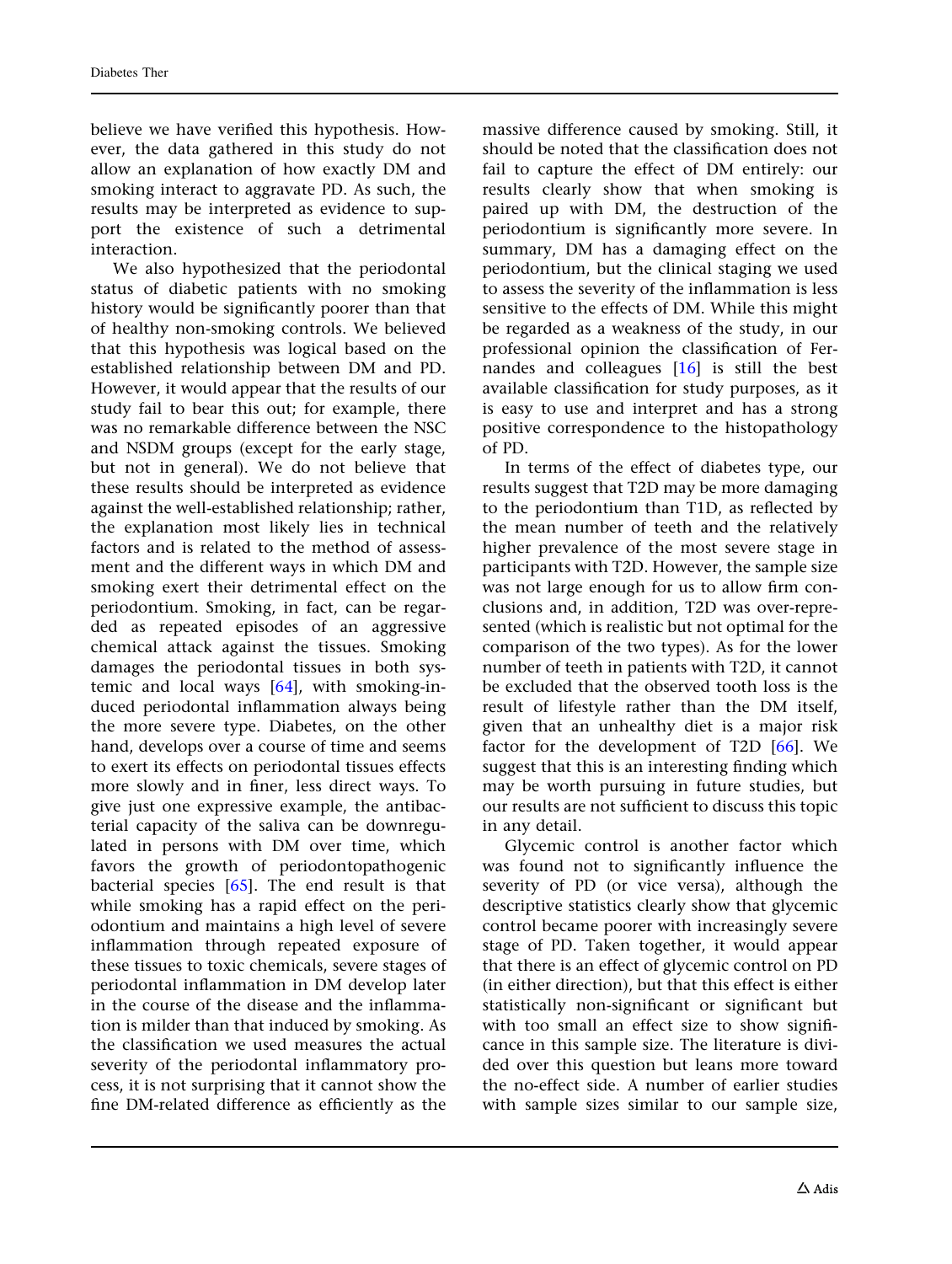such as the study of Fernandes and colleagues [\[16\]](#page-11-0), have also failed to show a significant association between PD severity and glycemic control. In their review, Taylor and colleagues also concluded that there is no such connection [\[67\]](#page-13-0). However, there are also studies supporting the counter-argument, providing strong evidence that HbA1c improved as a result of periodontal treatment [[43](#page-12-0), [68\]](#page-13-0). A possible explanation for the obvious uncertainty of thes results is that while HbA1c is a well-established clinical parameter that helps treatment, it primarily allows the assessment of the risk of microvascular complications [\[69\]](#page-13-0). While microvascular factors may contribute to the deterioration of periodontal status in DM, PD is still predominantly a disease of immunological/ microbiological origin. In short, while our results seem to support the existence of a weak connection, HbA1c might not be the best parameter to link DM with PD. It is safe to assume that results from continuous glucose monitoring would allow a much more decisive conclusion, but we did not have that option. This is definitely a limitation to our study, but in Hungary, continuous monitoring is not widespread and, consequently, collecting data on even the relatively small number of patients with regularly recorded continuous monitoring data was extremely difficult. In contrast, HbA1c is routinely and meticulously recorded for all patients receiving diabetes care. We had to choose between reporting the routinely recorded standard parameter or omitting glycemic control altogether, and the latter did not appear to be the adequate choice in the given context.

As often happens, our study has resulted in more questions than it can answer, but we believe that we can draw at least one valid conclusion: smoking damages even the healthy periodontium, but when a DM patient smokes, the destruction multiplies. This is quite similar to what our research group described about the relationship between smoking and PD in psoriasis  $[11]$ . In that study, we concluded that smoking and psoriasis act in synergy to boost periodontal inflammation, which in turn leads to the over-representation of the most severe stage in smoking patients. The situation appears to be the same in the case of diabetes, i.e. the

relatively mild damaging effect of the disease itself is multiplied by the repeated chemical challenge of cigarette smoke exposure. How this effect is realized goes beyond the scope of this study, but it is safe to assume that the process has both microvascular and immunological components, and it is probably the meeting of these different pathogenic pathways that gives rise to the observed massive deterioration. Some studies have addressed the issue of the effect of smoking and DM on periodontal health [\[50–52](#page-12-0)], but none of these concentrated explicitly on the interaction of the two factors. Our results are new in this respect and demonstrate another way in which smoking can do further damage to the health of patients with DM.

## **CONCLUSIONS**

Within the limitations of this study, we conclude that smoking damages even the healthy periodontium, but when a DM patient smokes, the destruction caused by smoking is multiplied, while the effect of DM alone is relatively mild. These results might be interpreted as indicative of a synergy between DM and smoking to damage the periodontal tissues, but standing alone they do not allow us to draw a hard conclusion, especially as the size of the study sample did not allow more in-depth analyses. The details thus remain to be clarified. Nevertheless, based on these results, we conclude that the increased risk of severe PD is another reason why patients with DM should be discouraged from smoking.

## ACKNOWLEDGEMENTS

The authors would like to express their gratitude to Dr. Gábor Braunitzer for his critical comments on the manuscript. We would like to thank the participants of the study for their time and cooperation.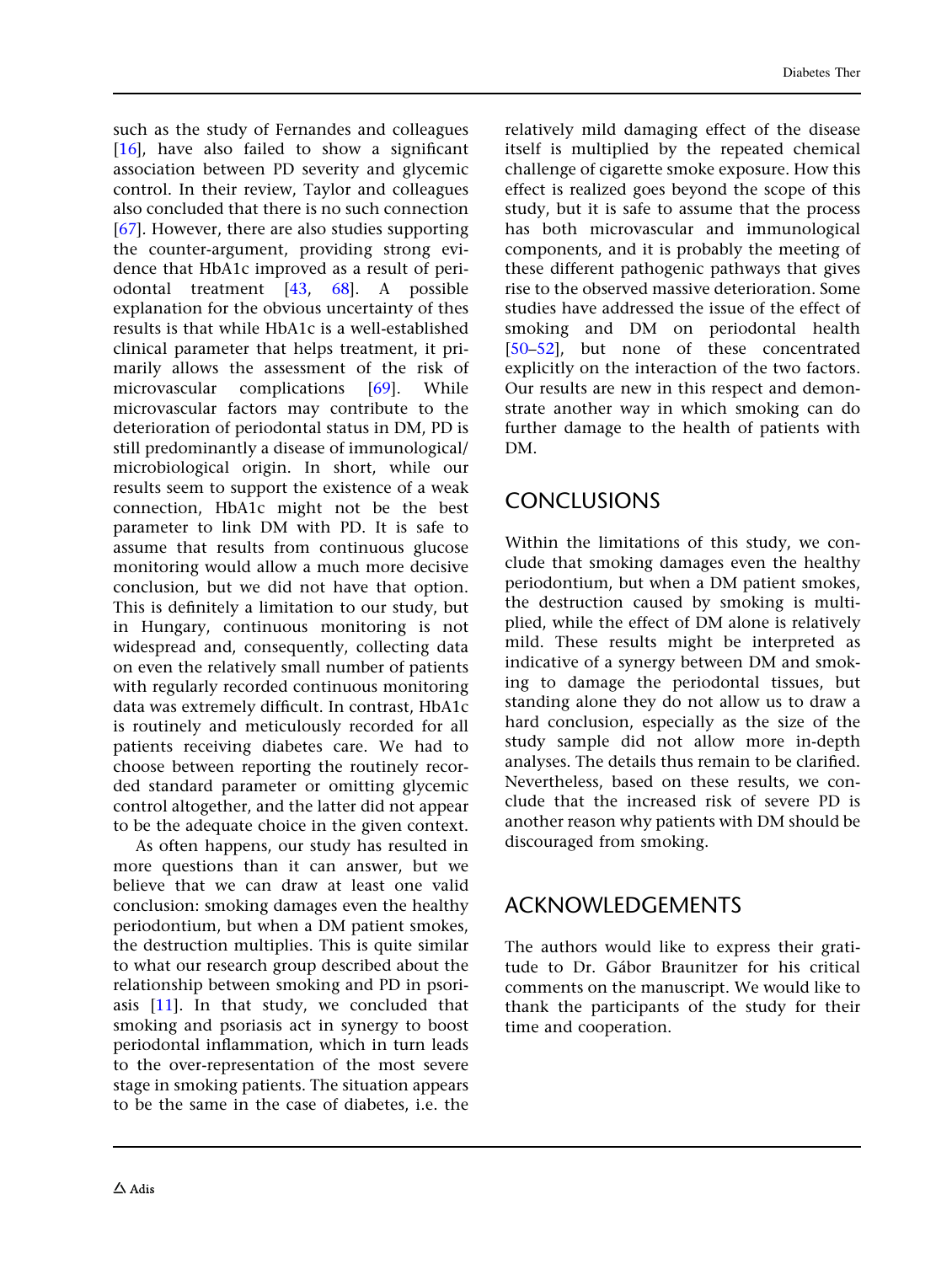<span id="page-10-0"></span>Funding. No funding was received for this research. The Rapid Service Fee was funded by the OA funding of the University of Szeged.

Authorship. All named authors meet the International Committee of Medical Journal Editors (ICMJE) criteria for authorship for this article, take responsibility for the integrity of the work as a whole, and have given their approval for this version to be published.

Authorship Contributions. MA designed the research and coordinated the research team; EB, DG and SN performed patient evaluation and collected patient data; CL, GE, ZB and TV analyzed the data and drafted the manuscript; EB, DG and MA wrote and made the final version of the manuscript. All authors have read and approved the final manuscript.

Disclosures. Emese Battancs, Dorottya Gheorghita, Szabolcs Nyiraty, Csaba Lengyel, Gabriella Eördegh, Zoltán Baráth, Tamás Várkonyi and Márk Antal have nothing to disclose.

Compliance with Ethics Guidelines. Participation was voluntary, and written informed consent was obtained from each participant. The protocol and design of the study conformed in all respects to the tenets of the Declaration of Helsinki of 1964, and its later amendments, and the study was approved by the Regional Research Ethics Committee for Medical Research at the University of Szeged, Hungary (144/2014-B/001, accepted 2014, modified in 2019).

Data Availability. The datasets generated during and/or analyzed during the current study are available from the corresponding author on reasonable request.

Open Access. This article is licensed under a Creative Commons Attribution-NonCommercial 4.0 International License, which permits any non-commercial use, sharing, adaptation, distribution and reproduction in any medium or format, as long as you give appropriate credit to the original author(s) and the source, provide a link to the Creative Commons licence, and

indicate if changes were made. The images or other third party material in this article are included in the article's Creative Commons licence, unless indicated otherwise in a credit line to the material. If material is not included in the article's Creative Commons licence and your intended use is not permitted by statutory regulation or exceeds the permitted use, you will need to obtain permission directly from the copyright holder. To view a copy of this licence, visit [http://creativecommons.org/licenses/by](http://creativecommons.org/licenses/by-nc/4.0/)[nc/4.0/](http://creativecommons.org/licenses/by-nc/4.0/).

## **REFERENCES**

- 1. Molloy J, Wolff LF, Lopez-Guzman A, Hodges JS. The association of periodontal disease parameters with systemic medical conditions and tobacco use. J Clin Periodontol. 2004;31(8):625–32.
- 2. Aarabi G, Schnabel RB, Heydecke G, Seedorf U. Potential impact of oral inflammations on cardiac functions and atrial fibrillation. Biomolecules. 2018;8(3):66. [https://doi.org/10.3390/](https://doi.org/10.3390/biom8030066) [biom8030066.](https://doi.org/10.3390/biom8030066)
- 3. Cheng Z, Meade J, Mankia K, Emery P, Devine DA. Periodontal disease and periodontal bacteria as triggers for rheumatoid arthritis. Best Pract Res Clin Rheumatol. 2017;31(1):19–30.
- 4. Heredia PA, Lafaurie GI, Bautista-Molano W, et al. Predictive factors related to the progression of periodontal disease in patients with early rheumatoid arthritis: a cohort study. BMC Oral Health. 2019;19(1):240.
- 5. Loutan L, Alpizar-Rodriguez D, Courvoisier DS, Finckh A, Mombelli A, Giannopoulou C. Periodontal status correlates with anti-citrullinated protein antibodies in first-degree relatives of individuals with rheumatoid arthritis. J Clin Periodontol. 2019;46(7):690–8.
- 6. Ryan ME, Carnu O, Kamer A. The influence of diabetes on the periodontal tissues. J Am Dent Assoc. 2003;134 Spec No:34S–40S. [https://doi.org/10.](https://doi.org/10.14219/jada.archive.2003.0370) [14219/jada.archive.2003.0370](https://doi.org/10.14219/jada.archive.2003.0370).
- 7. Linden GJ, Lyons A, Scannapieco FA. Periodontal systemic associations: review of the evidence. J Clin Periodontol. 2013;40(Suppl 14):S8–19.
- 8. Tsioufis C, Kasiakogias A, Thomopoulos C, Stefanadis C. Periodontitis and blood pressure: the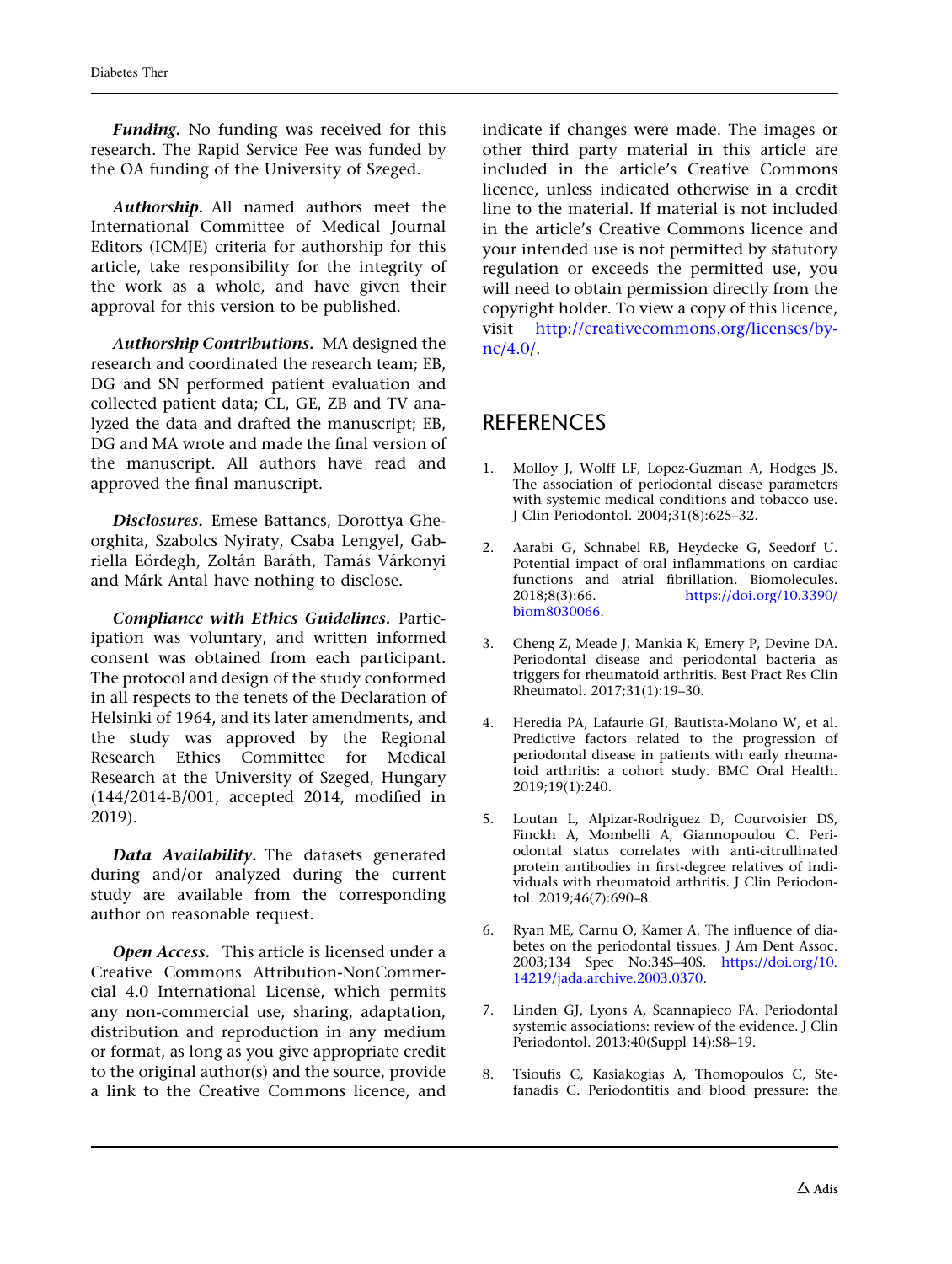<span id="page-11-0"></span>concept of dental hypertension. Atherosclerosis. 2011;219(1):1–9.

- 9. Mashalkar VN, Suragimath G, Zope SA, Varma SA. A cross-sectional study to assess and correlate osteoporosis and periodontitis among postmenopausal women: a dual energy X-ray absorptiometry study. J Midlife Health. 2018;9(1):2–7.
- 10. Yamada J, Amar S, Petrungaro P. Psoriasis-associated periodontitis: a case report. J Periodontol. 1992;63(10):854–7.
- 11. Antal M, Braunitzer G, Mattheos N, Gyulai R, Nagy K. Smoking as a permissive factor of periodontal disease in psoriasis. PLoS ONE. 2014;9(3):e92333.
- 12. Hobbins S, Chapple IL, Sapey E, Stockley RA. Is periodontitis a comorbidity of COPD or can associations be explained by shared risk factors/behaviors? Int J Chron Obstruct Pulmon Dis. 2017;12: 1339–49.
- 13. Radnai M, Gorzo I, Nagy E, Urban E, Novak T, Pal A. A possible association between preterm birth and early periodontitis. A pilot study. J Clin Periodontol. 2004;31(9):736–41.
- 14. Marakoglu I, Gursoy UK, Marakoglu K, Cakmak H, Ataoglu T. Periodontitis as a risk factor for preterm low birth weight. Yonsei Med J. 2008;49(2):200–3.
- 15. Battancs E, Gorzo I, Pal A, et al. Pregnant women's oral hygiene knowledge and habits after the second millennium in South-East Hungary. Fogorv Sz. 2011;104(3):75–9.
- 16. Fernandes JK, Wiegand RE, Salinas CF, et al. Periodontal disease status in gullah african americans with type 2 diabetes living in South Carolina. J Periodontol. 2009;80(7):1062–8.
- 17. Seymour GJ, Powell RN, Davies WI. The immunopathogenesis of progressive chronic inflammatory periodontal disease. J Oral Pathol. 1979;8(5):249–65.
- 18. Hirschfeld J, Howait M, Movila A, et al. Assessment of the involvement of the macrophage migration inhibitory factor-glucocorticoid regulatory dyad in the expression of matrix metalloproteinase-2 during periodontitis. Eur J Oral Sci. 2017;125(5): 345–54.
- 19. Kalakonda B, Koppolu P, Baroudi K, Mishra A. Periodontal systemic connections-novel associations-a review of the evidence with implications for medical practitioners. Int J Health Sci (Qassim).  $2016; 10(2): 293-307.$
- 20. Graves DT, Kayal RA. Diabetic complications and dysregulated innate immunity. Front Biosci. 2008;13:1227–399.
- 21. Pham MN, Hawa MI, Pfleger C, et al. Pro- and antiinflammatory cytokines in latent autoimmune diabetes in adults, type 1 and type 2 diabetes patients: action LADA 4. Diabetologia. 2011;54(7): 1630–8.
- 22. The Emerging Risk Factors Collaboration, Sarwar N, Gao P, et al. Diabetes mellitus, fasting blood glucose concentration, and risk of vascular disease: a collaborative meta-analysis of 102 prospective studies. Lancet. 2010;375(9733):2215–22.
- 23. Loe H. Periodontal disease. The sixth complication of diabetes mellitus. Diabetes Care. 1993;16(1): 329–34.
- 24. Graziani F, Gennai S, Solini A, Petrini M. A systematic review and meta-analysis of epidemiologic observational evidence on the effect of periodontitis on diabetes an update of the EFP-AAP review. J Clin Periodontol. 2018;45(2):167–87.
- 25. Baeza M, Morales A, Cisterna C, et al. Effect of periodontal treatment in patients with periodontitis and diabetes: systematic review and meta-analysis. J Appl Oral Sci. 2020;28:e20190248.
- 26. Mataftsi M, Koukos G, Sakellari D. Prevalence of undiagnosed diabetes and pre-diabetes in chronic periodontitis patients assessed by an HbA1c chairside screening protocol. Clin Oral Investig. 2019;23(12):4365–70.
- 27. Lappin DF, Eapen B, Robertson D, Young J, Hodge PJ. Markers of bone destruction and formation and periodontitis in type 1 diabetes mellitus. J Clin Periodontol. 2009;36(8):634–41.
- 28. Salvi GE, Franco LM, Braun TM, et al. Pro-inflammatory biomarkers during experimental gingivitis in patients with type 1 diabetes mellitus: a proof-ofconcept study. J Clin Periodontol. 2010;37(1):9–16.
- 29. Sanz M, Ceriello A, Buysschaert M, et al. Scientific evidence on the links between periodontal diseases and diabetes: Consensus report and guidelines of the joint workshop on periodontal diseases and diabetes by the International Diabetes Federation and the European Federation of Periodontology. J Clin Periodontol. 2018;45(2):138–49.
- 30. Lim LP, Tay FB, Sum CF, Thai AC. Relationship between markers of metabolic control and inflammation on severity of periodontal disease in patients with diabetes mellitus. J Clin Periodontol. 2007;34(2):118–23.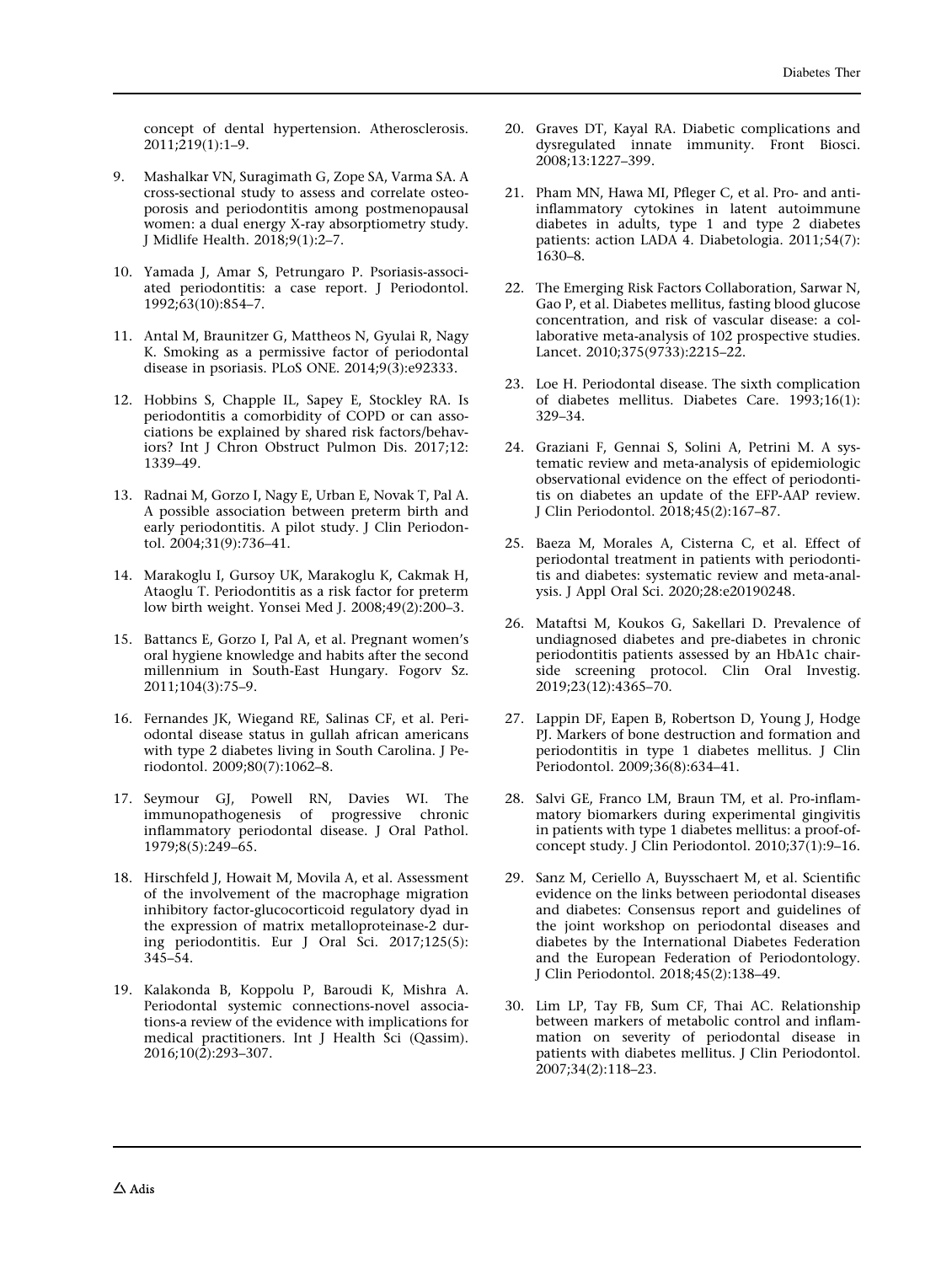- <span id="page-12-0"></span>31. Taboza ZA, Costa KL, Silveira VR, et al. Periodontitis, edentulism and glycemic control in patients with type 2 diabetes: a cross-sectional study. BMJ Open Diabetes Res Care. 2018;6(1):e000453.
- 32. Lalla E, Cheng B, Lal S, et al. Diabetes mellitus promotes periodontal destruction in children. J Clin Periodontol. 2007;34(4):294–8.
- 33. Hodge PJ, Robertson D, Paterson K, Smith GL, Creanor S, Sherriff A. Periodontitis in non-smoking type 1 diabetic adults: a cross-sectional study. J Clin Periodontol. 2012;39(1):20–9.
- 34. Costa FO, Miranda Cota LO, Pereira Lages EJ, et al. Progression of periodontitis and tooth loss associated with glycemic control in individuals undergoing periodontal maintenance therapy: a 5-year follow-up study. J Periodontol. 2013;84(5):595–605.
- 35. Garcia D, Tarima S, Okunseri C. Periodontitis and glycemic control in diabetes: NHANES 2009 to 2012. J Periodontol. 2015;86(4):499–506.
- 36. Kim EK, Lee SG, Choi YH, et al. Association between diabetes-related factors and clinical periodontal parameters in type-2 diabetes mellitus. BMC Oral Health. 2013;13:64.
- 37. Preshaw PM, Alba AL, Herrera D, et al. Periodontitis and diabetes: a two-way relationship. Diabetologia. 2012;55(1):21–31.
- 38. Casanova L, Hughes FJ, Preshaw PM. Diabetes and periodontal disease: a two-way relationship. Br Dent J. 2014;217(8):433–7.
- 39. Taylor GW. Bidirectional interrelationships between diabetes and periodontal diseases: an epi-<br>demiologic perspective. Ann Periodontol. perspective. Ann 2001;6(1):99–112.
- 40. Correa FO, Goncalves D, Figueredo CM, Bastos AS, Gustafsson A, Orrico SR. Effect of periodontal treatment on metabolic control, systemic inflammation and cytokines in patients with type 2 diabetes. J Clin Periodontol. 2010;37(1):53–8.
- 41. Engebretson S, Kocher T. Evidence that periodontal treatment improves diabetes outcomes: a systematic review and meta-analysis. J Clin Periodontol. 2013;40(Suppl 14):S153–S163163.
- 42. Koromantzos PA, Makrilakis K, Dereka X, Katsilambros N, Vrotsos IA, Madianos PN. A randomized, controlled trial on the effect of non-surgical periodontal therapy in patients with type 2 diabetes. Part I: effect on periodontal status and glycaemic control. J Clin Periodontol. 2011;38(2):142–7.
- 43. Quintero AJ, Chaparro A, Quirynen M, et al. Effect of two periodontal treatment modalities in patients

with uncontrolled type 2 diabetes mellitus: a randomized clinical trial. J Clin Periodontol. 2018;45(9):1098–106.

- 44. Kocher T, Holtfreter B, Petersmann A, et al. Effect of periodontal treatment on HbA1c among patients with prediabetes. J Dent Res.  $2019;98(2):171-9$ .
- 45. Parker DR, Fallone D, Martin RA, et al. The relation between smoking status and medical conditions among incarcerated adults. J Addict Med. 2014;8(2): 90–5.
- 46. Heydarpour P, Manouchehrinia A, Beiki O, et al. Smoking and worsening disability in multiple sclerosis: a meta-analysis. Acta Neurol Scand. 2018;138(1):62–9.
- 47. Fagard RH, Nilsson PM. Smoking and diabetes—the double health hazard! Prim Care Diabetes. 2009;3(4):205–9.
- 48. Cignarelli M, Lamacchia O, Di Paolo S, Gesualdo L. Cigarette smoking and kidney dysfunction in diabetes mellitus. J Nephrol. 2008;21(2):180–9.
- 49. Obradovic R, Kesic LJ, Gasic J, Petrovic M, Zivkovic N. Role of smoking in periodontal disease among diabetic patients. West Indian Med J. 2012;61(1): 98–101.
- 50. Gupta N, Gupta ND, Garg S, et al. The effect of type 2 diabetes mellitus and smoking on periodontal parameters and salivary matrix metalloproteinase-8 levels. J Oral Sci. 2016;58(1):1–6.
- 51. Orbak R, Tezel A, Canakci V, Demir T. The influence of smoking and non-insulin-dependent diabetes mellitus on periodontal disease. J Int Med Res. 2002;30(2):116–25.
- 52. Javed F, Al-Kheraif AA, Salazar-Lazo K, et al. Periodontal inflammatory conditions among smokers and never-smokers with and without type 2 diabetes mellitus. J Periodontol. 2015;86(7):839–46.
- 53. Antal M, Battancs E, Bocskai M, Braunitzer G, Kovacs L. An observation on the severity of periodontal disease in past cigarette smokers suffering from rheumatoid arthritis- evidence for a long-term effect of cigarette smoke exposure? BMC Oral Health. 2018;18(1):82.
- 54. Genco RJ, Borgnakke WS. Risk factors for periodontal disease. Periodontol 2000. 2013;62(1): 59–94.
- 55. Greene JC, Vermillion JR. The simplified oral hygiene index. J Am Dent Assoc. 1964;68:7–13.
- 56. Faul F, Erdfelder E, Lang AG, Buchner A. G\*Power 3: a flexible statistical power analysis program for the